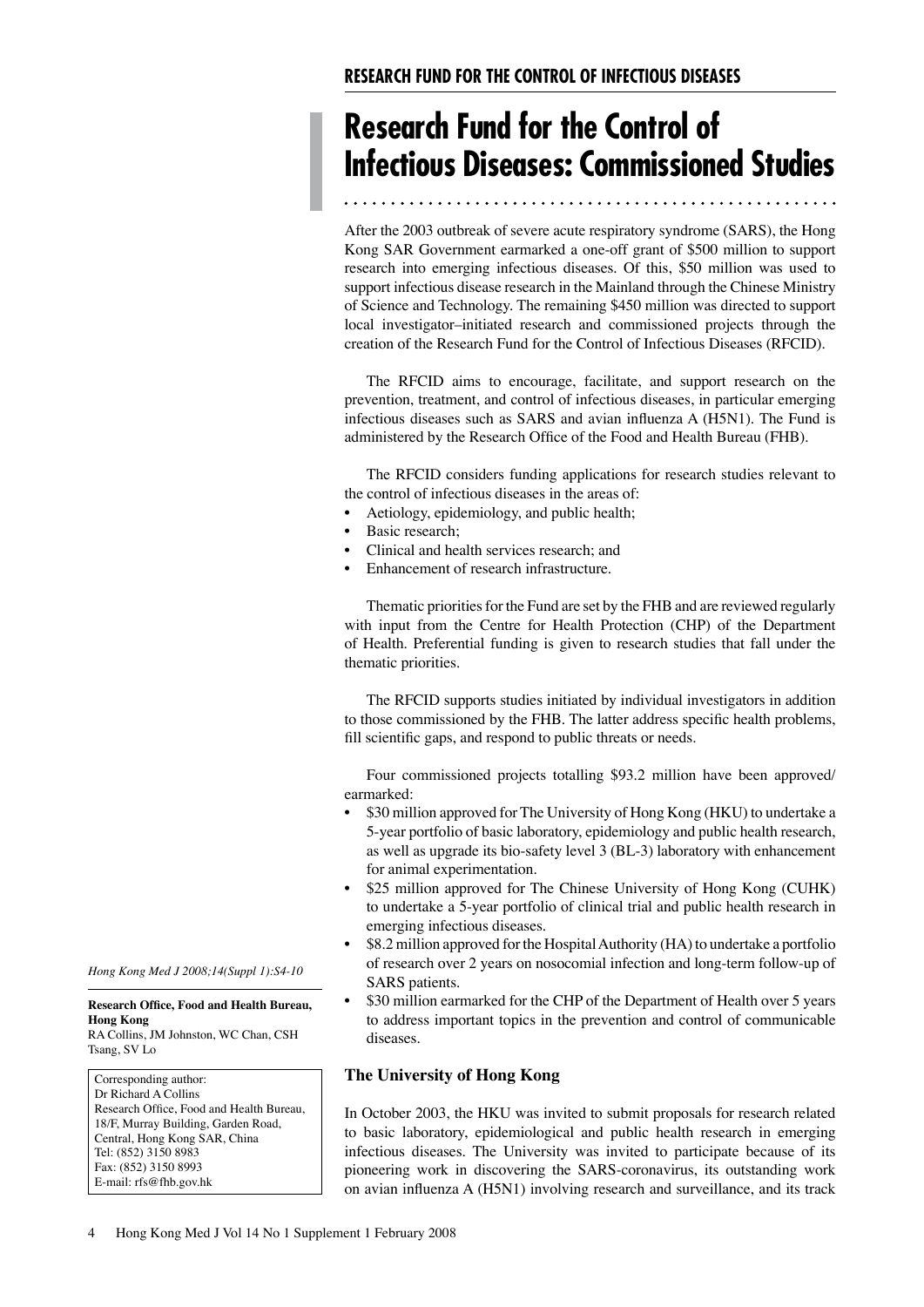record of peer-reviewed publications, especially in journals with high impact factors.

 "Research preparedness for emerging and potentially re- emerging infectious diseases in Hong Kong". The objectives of the proposal were: In October 2003, the HKU submitted its proposal titled

- (1) To set up a research team of epidemiologists and microbiologists supported by a BL-3 laboratory to conduct research on the control of potential locally reemerging infections;
- (2) To provide the logistic and research capability for an immediate response to emerging infectious diseases through the synthesis of microbiology, clinical medicine, and public health epidemiology.

Under this proposal two main projects were envisaged:

- • Part A: an epidemiology team under the School of Public Health, Faculty of Medicine, headed by Prof TH Lam and Prof GM Leung.
- • Part B: a microbiology team under the Department of Microbiology, Faculty of Medicine which would be directly in charge of the BL-3 laboratory, and headed by Prof JSM Peiris and Prof Y Guan.

# *Part A: Epidemiology of emerging or potential emerging infections*

 Infectious disease research at the HKU is aimed at characterising the patterns of distribution and prevalence of infectious diseases and the factors responsible for these patterns, and at identifying and testing prevention and treatment measures. The commissioned study aimed to strengthen the research and development infrastructure for infectious disease epidemiology and control, advanced data analysis as well as disease modelling and risk communication research.

# *Part B: Microbiology and bio-safety level 3 laboratory capability*

 The Department of Microbiology at the HKU played a key role in the response to the 2003 SARS outbreak, as well as avian influenza A (H5N1) incidents in 1997 and subsequently. While these efforts are nationally and internationally recognised and acclaimed, they highlighted the need to strengthen aspects of infrastructure so as to enhance responses to future outbreaks. Areas to target included the need to upgrade and enhance BL-3 biohazard containment facilities, animal BL-3 biohazard laboratories where animal experimentation with hazardous organisms can be carried out, the core response for viral diagnosis, and enhanced research on the epidemiology and mechanisms of antimicrobial resistance. Four priority areas for research under these themes were outlined, as follows:

- (1) Influenza (establishment of the capability to identify influenza viruses with pandemic potential);
- $(2)$  SARS (2) SARS (ecology and mechanism of SARS transmission);
- (3) Rapid diagnostic systems; and

(4) Multi-drug resistance.

 external referees, the HKU was commissioned with an amount of \$30 million to complete at least 27 separate studies.The relevant portfoliowould cover: basic laboratory, epidemiological and public health research in emerging infectious diseases (\$22 million) and the completion of the construction of a BL-3 laboratory (\$8 million). The commissioned study was due to last 5 years from May 2004. Table 1 shows the individual HKU-commissioned projects at 31 December 2007. After thorough peer review by a panel of independent

## **The Chinese University of Hong Kong**

 In October 2003, the CUHK was invited to undertake a portfolio of research on clinical trial and public health research on emerging infectious diseases. The CUHK was invited to participate, because of its leadership in synthesising knowledge on SARS (when knowledge was initially non-existent) using bedside observations, clinical algorithms, and pragmatic trial approaches. Other reasons supporting the ability of the university to carry out such work include its outstanding research in hepatitis and related diseases, and its track record in peer-reviewed publications in high impact journals.

 titled "Basic, epidemiological, public health and clinical research on emerging infectious diseases", which initially comprised 10 separate projects. In the immediate post- SARS environment in which the proposal was developed, better understanding of the epidemiology, pathogenesis, and management of SARS was the most urgent priority. Other emerging diseases relevant to Hong Kong would also be covered, including tuberculosis, HIV/AIDS, dengue fever, and infectious diarrhoea. In October 2003, the CUHK submitted its proposal

 to develop methods with high sensitivity and specificity for the early diagnosis of SARS. Other studies were to address why some patients are more susceptible to infection and develop more severe illness than others. On the clinical front, there would be exploration of new therapies for SARS, factors involved in SARS super-spreading events, the effectiveness of hospital infection control measures, and long-term complications among follow-up SARS patients. SARS seroprevalence, environmental factors contributing to SARS outbreaks, and psychological and social impacts of infectious diseases will also be addressed. The individual projects proposed by the CUHK aimed

 external referees, the CUHK was commissioned with an amount of \$25 million to complete at least 30 separate studies in their portfolio of clinical trial and public health research on emerging infectious diseases. For administrative convenience, the initial 10 research projects and proposals submitted subsequently were assigned to three broad After thorough peer review by a panel of independent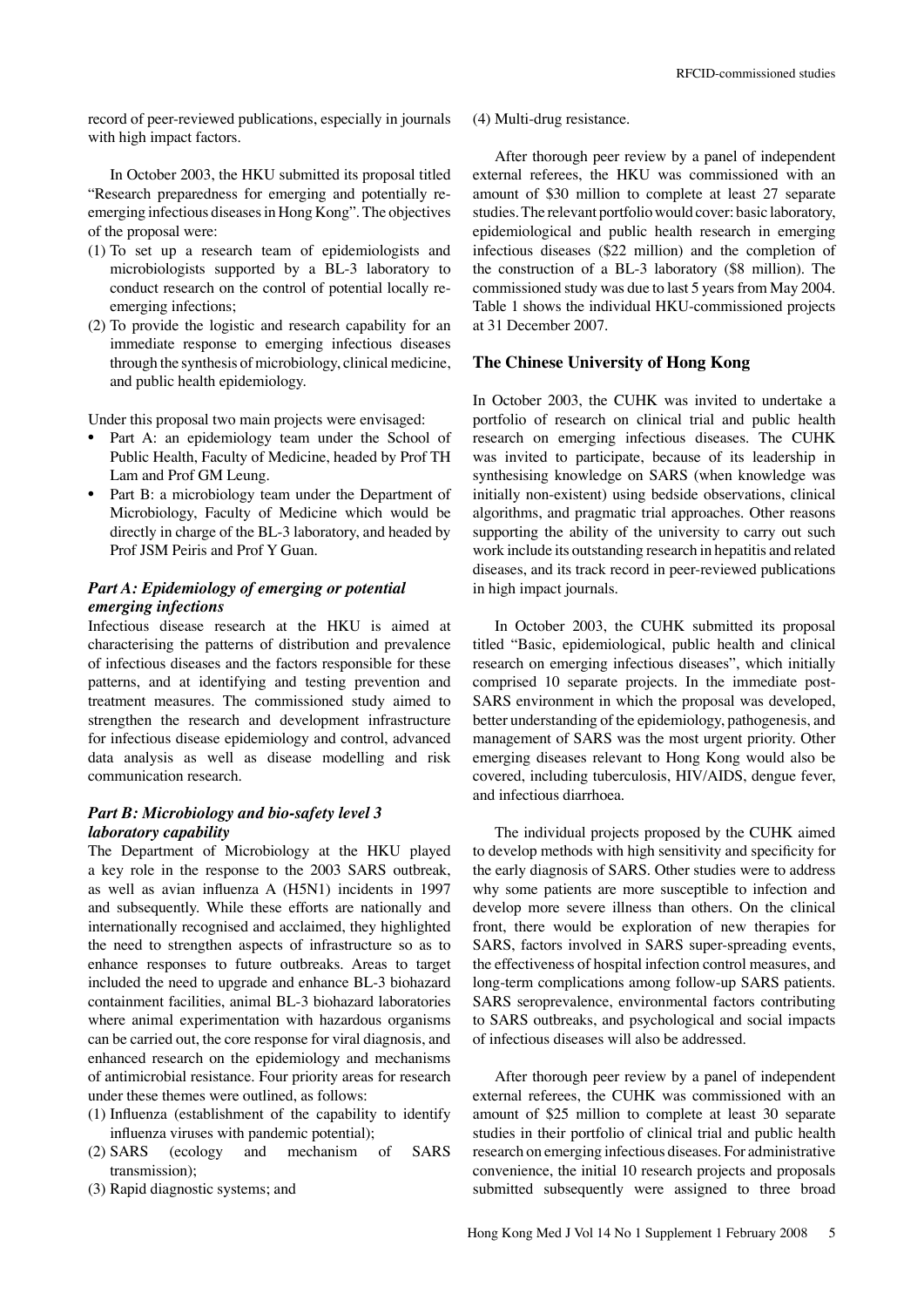### **Table 1. The University of Hong Kong–commissioned study projects at 31 December 2007**

| Project code                           | Title                                                                                                                                                                                                                                                                   | Principal<br>investigator        | <b>Status</b>          |  |
|----------------------------------------|-------------------------------------------------------------------------------------------------------------------------------------------------------------------------------------------------------------------------------------------------------------------------|----------------------------------|------------------------|--|
|                                        | Part AA: Advanced data analysis and disease modelling                                                                                                                                                                                                                   |                                  |                        |  |
| HKU-AA-001                             | The epidemiology of severe acute respiratory syndrome (SARS) in the 2003 Hong Kong<br>epidemic                                                                                                                                                                          | <b>GM Leung</b>                  | Completed              |  |
| <b>HKU-AA-002</b>                      | SARS incubation and quarantine times                                                                                                                                                                                                                                    | LM Ho                            | Completed              |  |
| <b>HKU-AA-003</b>                      | Case fatality rate with SARS in Hong Kong                                                                                                                                                                                                                               | <b>GM Leung</b>                  | Completed              |  |
| HKU-AA-004                             | SARS-coronavirus antibody prevalence in all Hong Kong patient contacts                                                                                                                                                                                                  | <b>GM Leung</b>                  | Completed              |  |
| HKU-AA-005                             | Seroprevalence of SARS-coronavirus in asymptomatic or subclinical population groups                                                                                                                                                                                     | <b>GM Leung</b>                  | Completed              |  |
| HKU-AA-006                             | Understanding the spatial clustering of SARS in Hong Kong                                                                                                                                                                                                               | PC Lai                           | Completed              |  |
| HKU-AA-007                             | Influenza-associated mortality in Hong Kong                                                                                                                                                                                                                             | CM Wong                          | Completed              |  |
| HKU-AA-008                             | A case-crossover study on health impact of influenza circulation measured by weekly<br>proportion of positive influenza virus isolations                                                                                                                                | CM Wong                          | Ongoing                |  |
| HKU-AA-009                             | A comprehensive risk assessment of Japanese encephalitis in Hong Kong using<br>mathematical modeling                                                                                                                                                                    | S Riley                          | Completed              |  |
| HKU-AA-012                             | Using models to identify routes of nosocomial infection: a large hospital outbreak of<br>SARS in Hong Kong                                                                                                                                                              | S Riley                          | Completed              |  |
| HKU-AA-013                             | Reducing the impact of next influenza pandemic using household-based public health<br>interventions                                                                                                                                                                     | J Wu                             | Completed              |  |
| HKU-AA-014                             | Clinical prognostic rules for SARS                                                                                                                                                                                                                                      | <b>BJ Cowling</b>                | Completed              |  |
| HKU-AA-015                             | Estimating the incubation distribution of SARS                                                                                                                                                                                                                          | <b>BJ Cowling</b>                | Completed              |  |
| HKU-AA-016                             | Estimating the efficacy of control measures against SARS in Beijing                                                                                                                                                                                                     | <b>BJ Cowling</b>                | Ongoing                |  |
| HKU-AA-017                             | Comparing the SARS epidemics in Hong Kong, Taiwan and Beijing                                                                                                                                                                                                           | <b>BJ Cowling</b>                | Ongoing                |  |
| HKU-AA-018                             | Estimating the efficacy of treatments for SARS in Hong Kong                                                                                                                                                                                                             | <b>BJ Cowling</b>                | Ongoing                |  |
| HKU-AA-019                             | The effectiveness of contact tracing in SARS on infectiousness                                                                                                                                                                                                          | <b>BJ Cowling</b>                | Ongoing                |  |
| <b>HKU-AA-020</b>                      | Age-period-cohort analysis of tuberculosis notifications in Hong Kong                                                                                                                                                                                                   | <b>BJ Cowling</b>                | Ongoing                |  |
| <b>HKU-AA-021</b>                      | A robust statistical model of the transmission of SARS in a single residential building                                                                                                                                                                                 | S Riley                          | Ongoing                |  |
|                                        | during the 2003 SARS outbreak in Hong Kong                                                                                                                                                                                                                              |                                  |                        |  |
|                                        | Part AB: Risk communication research                                                                                                                                                                                                                                    |                                  |                        |  |
| HKU-AB-001                             | Longitudinal assessment of community psycho-behavioral responses during and after<br>the 2003 SARS outbreak in Hong Kong                                                                                                                                                | <b>GM Leung</b>                  | Completed              |  |
| <b>HKU-AB-002</b>                      | Knowledge of risk and self-protection practices and estimate degree of influenza hazard<br>from live animal poultry sales                                                                                                                                               | R Fielding                       | Completed              |  |
| HKU-AB-003                             | Avian flu prevention and genetic assortment between H5 and human influenza                                                                                                                                                                                              | AJ Hedley                        | Completed              |  |
| HKU-AB-004                             | A tale of two cities: community psycho-behavioral surveillance and related impact on<br>outbreak control in Hong Kong and Singapore during the SARS epidemic                                                                                                            | <b>GM Leung</b>                  | Completed              |  |
| B1: Influenza                          | Part B: Microbiology and bio-safety level 3 laboratory capability                                                                                                                                                                                                       |                                  |                        |  |
| <b>HKU-B1-001</b>                      | The genetic characteristics of H5 subtype influenza viruses of Eurasian lineage                                                                                                                                                                                         | <b>HL Chen</b>                   | Ongoing                |  |
| <b>HKU-B1-002</b>                      | The genetic origin of H5N1 influenza viruses from poultry in different regions of south<br>China                                                                                                                                                                        | <b>HL Chen</b>                   | Ongoing                |  |
| <b>HKU-B1-003</b>                      | The circulation and evolution trend of H9N2 influenza viruses from minor poultry in<br>Southern China                                                                                                                                                                   | <b>HL Chen</b>                   | Ongoing                |  |
| <b>HKU-B1-004</b>                      | Receptor for influenza viruses in human cells                                                                                                                                                                                                                           | <b>HL Chen</b>                   | Ongoing                |  |
| HKU-B1-005                             | Immunological study of H5N3, a low pathogenic virus, and H5N1, a highly pathogenic<br>influenza virus, in mice                                                                                                                                                          | Yi Guan                          | Ongoing                |  |
| <b>HKU-B1-006</b>                      | Surveillance of wild birds in Mai Po                                                                                                                                                                                                                                    | <b>JSM Peiris</b>                | Ongoing                |  |
|                                        | B2: Severe acute respiratory syndrome (SARS)                                                                                                                                                                                                                            |                                  |                        |  |
| <b>HKU-B2-001</b><br><b>HKU-B2-002</b> | The ecology of SARS-coronavirus-related viruses in wild and domestic animals in China<br>Establishment of cell culture system for the isolation of SARS-like coronavirus from<br>animals: to understand the mechanism of how SARS-like coronavirus gains the ability to | <b>HL Chen</b><br><b>HL Chen</b> | Ongoing<br>Ongoing     |  |
|                                        | infect humans                                                                                                                                                                                                                                                           |                                  |                        |  |
| <b>HKU-B2-003</b><br><b>HKU-B2-004</b> | Viral loads in clinical specimens and SARS manifestations<br>Comparative host gene transcription by microarray analysis early after infection of the                                                                                                                    | <b>IFN Hing</b><br>SF Tang       | Completed<br>Completed |  |
| <b>HKU-B2-005</b>                      | Huh7 cell by SARS-coronavirus and human coronavirus 229E<br>Clinical features and molecular epidemiology of coronavirus-HKU1-associated                                                                                                                                 | CY Woo                           | Completed              |  |
|                                        | community acquired pneumonia                                                                                                                                                                                                                                            |                                  |                        |  |
|                                        | B3: Rapid diagnostic systems                                                                                                                                                                                                                                            |                                  |                        |  |
| HKU-B3-001                             | Rapid diagnostic system for detection of respiratory pathogens in human clinical<br>samples                                                                                                                                                                             | <b>JSM Peiris</b>                | Ongoing                |  |
| B4: Multi-drug resistance              |                                                                                                                                                                                                                                                                         |                                  |                        |  |
| <b>HKU-B4-001</b>                      | Detection and characterisation of extended-spectrum beta-lactamases among blood                                                                                                                                                                                         | PL Ho                            | Completed              |  |
| HKU-B4-002                             | stream isolates of Enterobacter spp. in Hong Kong<br>Detection and characterisation of extended-spectrum beta-lactamases among blood<br>stream isolates of Proteus mirabilis in Hong Kong                                                                               | PL Ho                            | Ongoing                |  |
| HKU-B4-003                             | Epidemiology of methicillin-resistant Staphylococcus aureus in the Hong Kong                                                                                                                                                                                            | PL Ho                            | Ongoing                |  |
| <b>HKU-B4-004</b>                      | community<br>Community associated methicillin-resistant Staphylococcus aureus skin and soft tissue<br>infections in Hong Kong                                                                                                                                           | PL Ho                            | Ongoing                |  |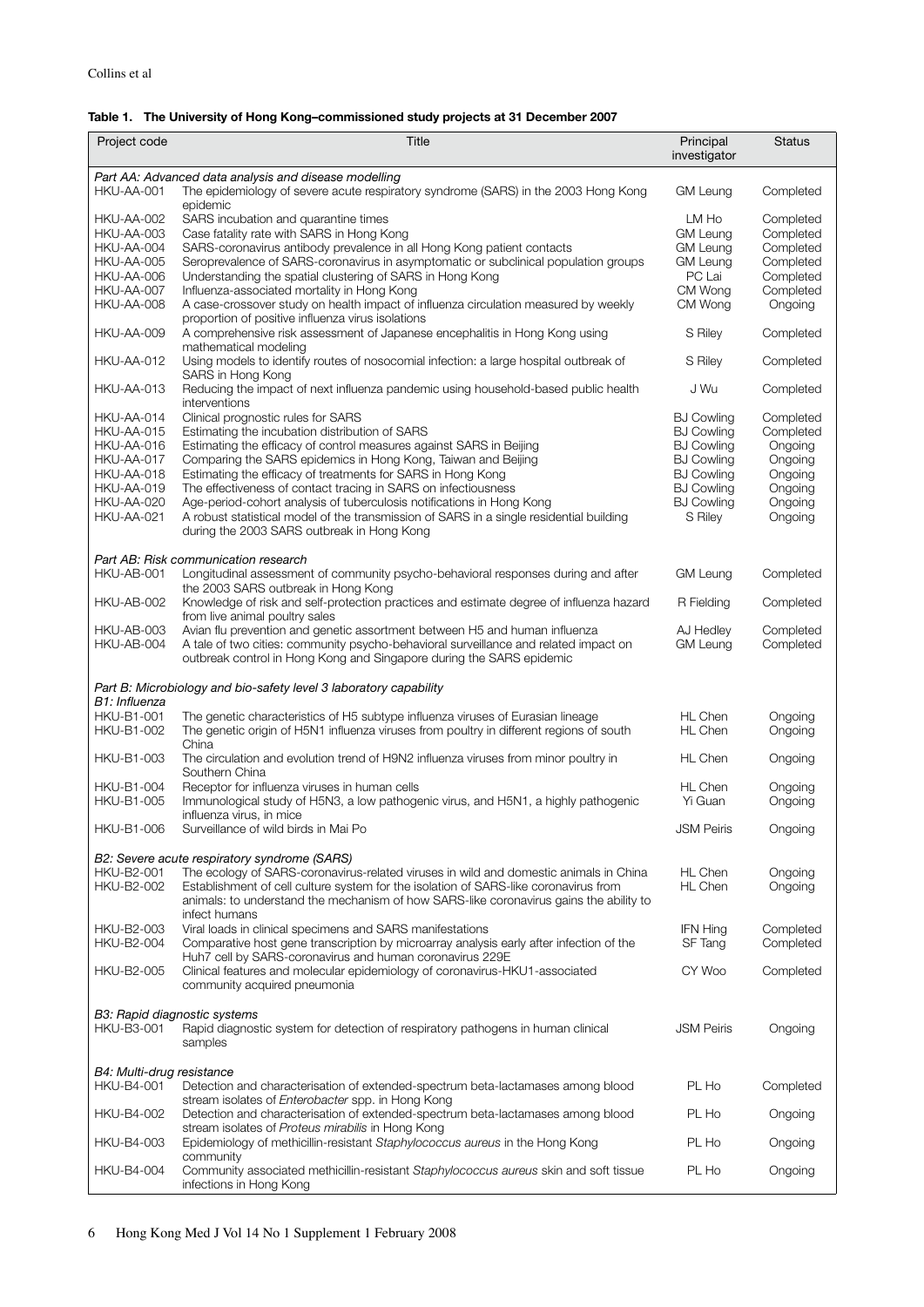research themes: basic science, clinical studies, and public health studies. The commissioned work is due to last 5 years from June 2004. Table 2 shows the individual CUHK-commissioned projects at 31 December 2007.

# **The Hospital Authority Consortium**

In December 2003, the HA was invited to submit proposals

 for research related to nosocomial infection and long-term follow-up of SARS patients. The HA was invited because:

- $\bullet$  research and publication track records; The HA has a pool of committed clinicians with proven
- $\bullet$  from the Clinical Management System with linkage to other relevant information technology systems such as those involving pharmacy and pathology laboratories; The HA has a unique comprehensive database, derived

|  | Table 2. The Chinese University of Hong Kong-commissioned study projects at 31 December 2007 |  |  |  |  |
|--|----------------------------------------------------------------------------------------------|--|--|--|--|
|--|----------------------------------------------------------------------------------------------|--|--|--|--|

| Basic science theme<br>CUHK-BS-001<br>Molecular epidemiology of SARS-coronavirus infection<br>Dennis YM Lo<br>Completed<br>CUHK-BS-002<br>Identification of the cellular receptor of the SARS-coronavirus spike protein<br>Stephen KW Tsui<br>Ongoing<br>CUHK-BS-003<br>Completed<br>Immunogenetics study in SARS<br>Nelson LS Tang<br>CUHK-BS-004<br>SARS diagnosis, monitoring and prognostication by SARS-coronavirus RNA<br>Completed<br>Dennis YM Lo<br>detection<br>CUHK-BS-005<br>Proteomic profiling in SARS: diagnostic and prognostic applications<br>Terence CW Poon<br>Completed<br>CUHK-BS-006<br>Investigation of properties of antibody responses in SARS infection<br>Paul KS Chan<br>Completed<br>CUHK-BS-007<br>Small interfering RNA in the prevention and treatment of SARS-coronavirus<br>Completed<br>Joseph JY Sung<br>CUHK-BS-008<br>Completed<br>Subtyping of viral genotypes by mass spectrometry<br>Dennis YM Lo<br>CUHK-BS-009<br>Immunogenetics study in tuberculosis<br>Ongoing<br>Nelson LS Tang<br>CUHK-BS-010<br>Stephen KW Tsui<br>Completed<br>Complete genome sequencing of HIV-1 viruses in Hong Kong<br>CUHK-BS-011<br>Determination of viral load and tissue tropism for fatal SARS-coronavirus infections<br>Paul KS Chan<br>Completed<br>CUHK-BS-012<br>The functional roles of 3a in the pathogenesis of SARS<br>Stephen KW Tsui<br>Ongoing<br>CUHK-BS-013<br>Unknown viral mutant discovery and simultaneous quantification using base-specific<br>Completed<br>CM Ding<br>cleavage and MALDI-TOF mass spectrometry<br>CUHK-BS-014<br>Pathogenesis of avian influenza viruses<br>Completed<br>Paul KS Chan<br>CUHK-BS-015<br>Identification of serum proteomic fingerprints for prediction of sepsis in pre-term<br>Dennis YM Lo<br>Completed<br>neonates<br>CUHK-BS-016<br>Non-invasive diagnosis of liver cirrhosis in chronic hepatitis B patients by serum total<br>Terence CW Poon<br>Completed<br>CUHK-BS-017<br>Analysis of size distributions of HVB DNA in plasma of HBV positive individuals<br>Dennis YM Lo<br>Ongoing<br>Clinical studies theme<br>CUHK-CS-001<br>Long-term sequelae of SARS: physical, neuropsychiatric and quality of life<br>David SC Hui<br>Completed<br>assessment<br>CUHK-CS-002<br>Application of personal protective equipments in minimising transmission of<br>Completed<br>Margaret Ip<br>infectious agents by contract spread in high-risk procedures<br>CUHK-CS-003<br>Small interfering RNA in the prevention and treatment of SARS-coronavirus<br>Joseph JY Sung<br>Completed<br>CUHK-CS-004<br>Correlation of clinical outcome and radiological features in SARS<br>David SC Hui<br>Completed<br>CUHK-CS-005<br>David SC Hui<br>Completed<br>SARS-lung function correlation with thin-section computed tomography features<br>during convalescent period<br>CUHK-CS-007<br>Natural history of cervicovaginal papillomavirus infections in immunocompetent and<br>Edmund Li<br>Ongoing<br>immunocompromised Chinese women<br>CUHK-CS-008<br>Role of cytokines and chemokines in severe and complicated influenza infections<br>Completed<br>Nelson Lee<br>CUHK-CS-009<br>Pilot study on the feasibility of fever surveillance in hospital setting<br>KW Choi<br>Completed<br>CUHK-CS-010<br>Long term outcome of patients with acute respiratory distress syndrome secondary<br>Completed<br>David SC Hui<br>to SARS<br>CUHK-CS-011<br>The risk of oxygen therapy and non-invasive positive pressure ventilation: a pilot<br>Completed<br>David SC Hui<br>study<br>Public health theme<br>CUHK-PH-001<br>Super-spreading events of SARS in hospital setting: who, when and why?<br>Joseph JY Sung<br>Completed<br>CUHK-PH-002<br>A comparative study of stigma associated with infectious diseases (SARS, AIDS,<br>Fanny Cheung<br>Completed<br>TB)<br>CUHK-PH-003<br>Completed<br>Potential clinical and economic impact of an outreach healthcare service for<br>William Wong<br>prevention of sexually transmitted diseases in Hong Kong<br>CUHK-PH-004<br>Bisexuality and HIV-related risk behaviours among men who have sex with men in<br>Joseph TF Lau<br>Completed<br>Hong Kong<br>SS Lee<br>CUHK-PH-007<br>The determination of the prevalence of hepatitis C infection in injection drug users in<br>Completed<br>Hong Kong<br>CUHK-PH-008<br>A study of behaviour, attitudes and knowledge regarding antibiotic use in the<br>SS Lee<br>Completed<br>community of Sydney and Hong Kong<br>CUHK-PH-010<br>A population-based study of acute gastrointestinal illness-burden, associated risk<br>Suzanne Ho<br>Ongoing<br>factors and social economic impact<br>CUHK-PH-011<br>Spatiotemporal analysis of heroin addiction and associated infection risks in Hong<br>SS Lee<br>Ongoing<br>Kong<br>CUHK-PH-012<br>The changing pattern of hepatitis E infection in Hong Kong<br>Paul KS Chan<br>Ongoing<br>CUHK-PH-013<br>Acute gastroenteritis in the elderly homes of Hong Kong: a case-control study<br>Suzanne Ho<br>Ongoing | Project code | <b>Title</b> | Principal<br>investigator | <b>Status</b> |
|--------------------------------------------------------------------------------------------------------------------------------------------------------------------------------------------------------------------------------------------------------------------------------------------------------------------------------------------------------------------------------------------------------------------------------------------------------------------------------------------------------------------------------------------------------------------------------------------------------------------------------------------------------------------------------------------------------------------------------------------------------------------------------------------------------------------------------------------------------------------------------------------------------------------------------------------------------------------------------------------------------------------------------------------------------------------------------------------------------------------------------------------------------------------------------------------------------------------------------------------------------------------------------------------------------------------------------------------------------------------------------------------------------------------------------------------------------------------------------------------------------------------------------------------------------------------------------------------------------------------------------------------------------------------------------------------------------------------------------------------------------------------------------------------------------------------------------------------------------------------------------------------------------------------------------------------------------------------------------------------------------------------------------------------------------------------------------------------------------------------------------------------------------------------------------------------------------------------------------------------------------------------------------------------------------------------------------------------------------------------------------------------------------------------------------------------------------------------------------------------------------------------------------------------------------------------------------------------------------------------------------------------------------------------------------------------------------------------------------------------------------------------------------------------------------------------------------------------------------------------------------------------------------------------------------------------------------------------------------------------------------------------------------------------------------------------------------------------------------------------------------------------------------------------------------------------------------------------------------------------------------------------------------------------------------------------------------------------------------------------------------------------------------------------------------------------------------------------------------------------------------------------------------------------------------------------------------------------------------------------------------------------------------------------------------------------------------------------------------------------------------------------------------------------------------------------------------------------------------------------------------------------------------------------------------------------------------------------------------------------------------------------------------------------------------------------------------------------------------------------------------------------------------------------------------------------------------------------------------------------------------------------------------------------------------------------------------------------------------------------------------------------------------------------------------------------------------------------------------------------------------------------------------------------------------------------------------------------------------------------------------------------------------------------------------------------------------------------------------------------------------------------------------------------------------------------------------------------------------------------------------------------------------------------------------------------------------------------------------------------------------------------------------|--------------|--------------|---------------------------|---------------|
|                                                                                                                                                                                                                                                                                                                                                                                                                                                                                                                                                                                                                                                                                                                                                                                                                                                                                                                                                                                                                                                                                                                                                                                                                                                                                                                                                                                                                                                                                                                                                                                                                                                                                                                                                                                                                                                                                                                                                                                                                                                                                                                                                                                                                                                                                                                                                                                                                                                                                                                                                                                                                                                                                                                                                                                                                                                                                                                                                                                                                                                                                                                                                                                                                                                                                                                                                                                                                                                                                                                                                                                                                                                                                                                                                                                                                                                                                                                                                                                                                                                                                                                                                                                                                                                                                                                                                                                                                                                                                                                                                                                                                                                                                                                                                                                                                                                                                                                                                                                                                                |              |              |                           |               |
|                                                                                                                                                                                                                                                                                                                                                                                                                                                                                                                                                                                                                                                                                                                                                                                                                                                                                                                                                                                                                                                                                                                                                                                                                                                                                                                                                                                                                                                                                                                                                                                                                                                                                                                                                                                                                                                                                                                                                                                                                                                                                                                                                                                                                                                                                                                                                                                                                                                                                                                                                                                                                                                                                                                                                                                                                                                                                                                                                                                                                                                                                                                                                                                                                                                                                                                                                                                                                                                                                                                                                                                                                                                                                                                                                                                                                                                                                                                                                                                                                                                                                                                                                                                                                                                                                                                                                                                                                                                                                                                                                                                                                                                                                                                                                                                                                                                                                                                                                                                                                                |              |              |                           |               |
|                                                                                                                                                                                                                                                                                                                                                                                                                                                                                                                                                                                                                                                                                                                                                                                                                                                                                                                                                                                                                                                                                                                                                                                                                                                                                                                                                                                                                                                                                                                                                                                                                                                                                                                                                                                                                                                                                                                                                                                                                                                                                                                                                                                                                                                                                                                                                                                                                                                                                                                                                                                                                                                                                                                                                                                                                                                                                                                                                                                                                                                                                                                                                                                                                                                                                                                                                                                                                                                                                                                                                                                                                                                                                                                                                                                                                                                                                                                                                                                                                                                                                                                                                                                                                                                                                                                                                                                                                                                                                                                                                                                                                                                                                                                                                                                                                                                                                                                                                                                                                                |              |              |                           |               |
|                                                                                                                                                                                                                                                                                                                                                                                                                                                                                                                                                                                                                                                                                                                                                                                                                                                                                                                                                                                                                                                                                                                                                                                                                                                                                                                                                                                                                                                                                                                                                                                                                                                                                                                                                                                                                                                                                                                                                                                                                                                                                                                                                                                                                                                                                                                                                                                                                                                                                                                                                                                                                                                                                                                                                                                                                                                                                                                                                                                                                                                                                                                                                                                                                                                                                                                                                                                                                                                                                                                                                                                                                                                                                                                                                                                                                                                                                                                                                                                                                                                                                                                                                                                                                                                                                                                                                                                                                                                                                                                                                                                                                                                                                                                                                                                                                                                                                                                                                                                                                                |              |              |                           |               |
|                                                                                                                                                                                                                                                                                                                                                                                                                                                                                                                                                                                                                                                                                                                                                                                                                                                                                                                                                                                                                                                                                                                                                                                                                                                                                                                                                                                                                                                                                                                                                                                                                                                                                                                                                                                                                                                                                                                                                                                                                                                                                                                                                                                                                                                                                                                                                                                                                                                                                                                                                                                                                                                                                                                                                                                                                                                                                                                                                                                                                                                                                                                                                                                                                                                                                                                                                                                                                                                                                                                                                                                                                                                                                                                                                                                                                                                                                                                                                                                                                                                                                                                                                                                                                                                                                                                                                                                                                                                                                                                                                                                                                                                                                                                                                                                                                                                                                                                                                                                                                                |              |              |                           |               |
|                                                                                                                                                                                                                                                                                                                                                                                                                                                                                                                                                                                                                                                                                                                                                                                                                                                                                                                                                                                                                                                                                                                                                                                                                                                                                                                                                                                                                                                                                                                                                                                                                                                                                                                                                                                                                                                                                                                                                                                                                                                                                                                                                                                                                                                                                                                                                                                                                                                                                                                                                                                                                                                                                                                                                                                                                                                                                                                                                                                                                                                                                                                                                                                                                                                                                                                                                                                                                                                                                                                                                                                                                                                                                                                                                                                                                                                                                                                                                                                                                                                                                                                                                                                                                                                                                                                                                                                                                                                                                                                                                                                                                                                                                                                                                                                                                                                                                                                                                                                                                                |              |              |                           |               |
|                                                                                                                                                                                                                                                                                                                                                                                                                                                                                                                                                                                                                                                                                                                                                                                                                                                                                                                                                                                                                                                                                                                                                                                                                                                                                                                                                                                                                                                                                                                                                                                                                                                                                                                                                                                                                                                                                                                                                                                                                                                                                                                                                                                                                                                                                                                                                                                                                                                                                                                                                                                                                                                                                                                                                                                                                                                                                                                                                                                                                                                                                                                                                                                                                                                                                                                                                                                                                                                                                                                                                                                                                                                                                                                                                                                                                                                                                                                                                                                                                                                                                                                                                                                                                                                                                                                                                                                                                                                                                                                                                                                                                                                                                                                                                                                                                                                                                                                                                                                                                                |              |              |                           |               |
|                                                                                                                                                                                                                                                                                                                                                                                                                                                                                                                                                                                                                                                                                                                                                                                                                                                                                                                                                                                                                                                                                                                                                                                                                                                                                                                                                                                                                                                                                                                                                                                                                                                                                                                                                                                                                                                                                                                                                                                                                                                                                                                                                                                                                                                                                                                                                                                                                                                                                                                                                                                                                                                                                                                                                                                                                                                                                                                                                                                                                                                                                                                                                                                                                                                                                                                                                                                                                                                                                                                                                                                                                                                                                                                                                                                                                                                                                                                                                                                                                                                                                                                                                                                                                                                                                                                                                                                                                                                                                                                                                                                                                                                                                                                                                                                                                                                                                                                                                                                                                                |              |              |                           |               |
|                                                                                                                                                                                                                                                                                                                                                                                                                                                                                                                                                                                                                                                                                                                                                                                                                                                                                                                                                                                                                                                                                                                                                                                                                                                                                                                                                                                                                                                                                                                                                                                                                                                                                                                                                                                                                                                                                                                                                                                                                                                                                                                                                                                                                                                                                                                                                                                                                                                                                                                                                                                                                                                                                                                                                                                                                                                                                                                                                                                                                                                                                                                                                                                                                                                                                                                                                                                                                                                                                                                                                                                                                                                                                                                                                                                                                                                                                                                                                                                                                                                                                                                                                                                                                                                                                                                                                                                                                                                                                                                                                                                                                                                                                                                                                                                                                                                                                                                                                                                                                                |              |              |                           |               |
|                                                                                                                                                                                                                                                                                                                                                                                                                                                                                                                                                                                                                                                                                                                                                                                                                                                                                                                                                                                                                                                                                                                                                                                                                                                                                                                                                                                                                                                                                                                                                                                                                                                                                                                                                                                                                                                                                                                                                                                                                                                                                                                                                                                                                                                                                                                                                                                                                                                                                                                                                                                                                                                                                                                                                                                                                                                                                                                                                                                                                                                                                                                                                                                                                                                                                                                                                                                                                                                                                                                                                                                                                                                                                                                                                                                                                                                                                                                                                                                                                                                                                                                                                                                                                                                                                                                                                                                                                                                                                                                                                                                                                                                                                                                                                                                                                                                                                                                                                                                                                                |              |              |                           |               |
|                                                                                                                                                                                                                                                                                                                                                                                                                                                                                                                                                                                                                                                                                                                                                                                                                                                                                                                                                                                                                                                                                                                                                                                                                                                                                                                                                                                                                                                                                                                                                                                                                                                                                                                                                                                                                                                                                                                                                                                                                                                                                                                                                                                                                                                                                                                                                                                                                                                                                                                                                                                                                                                                                                                                                                                                                                                                                                                                                                                                                                                                                                                                                                                                                                                                                                                                                                                                                                                                                                                                                                                                                                                                                                                                                                                                                                                                                                                                                                                                                                                                                                                                                                                                                                                                                                                                                                                                                                                                                                                                                                                                                                                                                                                                                                                                                                                                                                                                                                                                                                |              |              |                           |               |
|                                                                                                                                                                                                                                                                                                                                                                                                                                                                                                                                                                                                                                                                                                                                                                                                                                                                                                                                                                                                                                                                                                                                                                                                                                                                                                                                                                                                                                                                                                                                                                                                                                                                                                                                                                                                                                                                                                                                                                                                                                                                                                                                                                                                                                                                                                                                                                                                                                                                                                                                                                                                                                                                                                                                                                                                                                                                                                                                                                                                                                                                                                                                                                                                                                                                                                                                                                                                                                                                                                                                                                                                                                                                                                                                                                                                                                                                                                                                                                                                                                                                                                                                                                                                                                                                                                                                                                                                                                                                                                                                                                                                                                                                                                                                                                                                                                                                                                                                                                                                                                |              |              |                           |               |
|                                                                                                                                                                                                                                                                                                                                                                                                                                                                                                                                                                                                                                                                                                                                                                                                                                                                                                                                                                                                                                                                                                                                                                                                                                                                                                                                                                                                                                                                                                                                                                                                                                                                                                                                                                                                                                                                                                                                                                                                                                                                                                                                                                                                                                                                                                                                                                                                                                                                                                                                                                                                                                                                                                                                                                                                                                                                                                                                                                                                                                                                                                                                                                                                                                                                                                                                                                                                                                                                                                                                                                                                                                                                                                                                                                                                                                                                                                                                                                                                                                                                                                                                                                                                                                                                                                                                                                                                                                                                                                                                                                                                                                                                                                                                                                                                                                                                                                                                                                                                                                |              |              |                           |               |
|                                                                                                                                                                                                                                                                                                                                                                                                                                                                                                                                                                                                                                                                                                                                                                                                                                                                                                                                                                                                                                                                                                                                                                                                                                                                                                                                                                                                                                                                                                                                                                                                                                                                                                                                                                                                                                                                                                                                                                                                                                                                                                                                                                                                                                                                                                                                                                                                                                                                                                                                                                                                                                                                                                                                                                                                                                                                                                                                                                                                                                                                                                                                                                                                                                                                                                                                                                                                                                                                                                                                                                                                                                                                                                                                                                                                                                                                                                                                                                                                                                                                                                                                                                                                                                                                                                                                                                                                                                                                                                                                                                                                                                                                                                                                                                                                                                                                                                                                                                                                                                |              |              |                           |               |
|                                                                                                                                                                                                                                                                                                                                                                                                                                                                                                                                                                                                                                                                                                                                                                                                                                                                                                                                                                                                                                                                                                                                                                                                                                                                                                                                                                                                                                                                                                                                                                                                                                                                                                                                                                                                                                                                                                                                                                                                                                                                                                                                                                                                                                                                                                                                                                                                                                                                                                                                                                                                                                                                                                                                                                                                                                                                                                                                                                                                                                                                                                                                                                                                                                                                                                                                                                                                                                                                                                                                                                                                                                                                                                                                                                                                                                                                                                                                                                                                                                                                                                                                                                                                                                                                                                                                                                                                                                                                                                                                                                                                                                                                                                                                                                                                                                                                                                                                                                                                                                |              |              |                           |               |
|                                                                                                                                                                                                                                                                                                                                                                                                                                                                                                                                                                                                                                                                                                                                                                                                                                                                                                                                                                                                                                                                                                                                                                                                                                                                                                                                                                                                                                                                                                                                                                                                                                                                                                                                                                                                                                                                                                                                                                                                                                                                                                                                                                                                                                                                                                                                                                                                                                                                                                                                                                                                                                                                                                                                                                                                                                                                                                                                                                                                                                                                                                                                                                                                                                                                                                                                                                                                                                                                                                                                                                                                                                                                                                                                                                                                                                                                                                                                                                                                                                                                                                                                                                                                                                                                                                                                                                                                                                                                                                                                                                                                                                                                                                                                                                                                                                                                                                                                                                                                                                |              |              |                           |               |
|                                                                                                                                                                                                                                                                                                                                                                                                                                                                                                                                                                                                                                                                                                                                                                                                                                                                                                                                                                                                                                                                                                                                                                                                                                                                                                                                                                                                                                                                                                                                                                                                                                                                                                                                                                                                                                                                                                                                                                                                                                                                                                                                                                                                                                                                                                                                                                                                                                                                                                                                                                                                                                                                                                                                                                                                                                                                                                                                                                                                                                                                                                                                                                                                                                                                                                                                                                                                                                                                                                                                                                                                                                                                                                                                                                                                                                                                                                                                                                                                                                                                                                                                                                                                                                                                                                                                                                                                                                                                                                                                                                                                                                                                                                                                                                                                                                                                                                                                                                                                                                |              |              |                           |               |
|                                                                                                                                                                                                                                                                                                                                                                                                                                                                                                                                                                                                                                                                                                                                                                                                                                                                                                                                                                                                                                                                                                                                                                                                                                                                                                                                                                                                                                                                                                                                                                                                                                                                                                                                                                                                                                                                                                                                                                                                                                                                                                                                                                                                                                                                                                                                                                                                                                                                                                                                                                                                                                                                                                                                                                                                                                                                                                                                                                                                                                                                                                                                                                                                                                                                                                                                                                                                                                                                                                                                                                                                                                                                                                                                                                                                                                                                                                                                                                                                                                                                                                                                                                                                                                                                                                                                                                                                                                                                                                                                                                                                                                                                                                                                                                                                                                                                                                                                                                                                                                |              |              |                           |               |
|                                                                                                                                                                                                                                                                                                                                                                                                                                                                                                                                                                                                                                                                                                                                                                                                                                                                                                                                                                                                                                                                                                                                                                                                                                                                                                                                                                                                                                                                                                                                                                                                                                                                                                                                                                                                                                                                                                                                                                                                                                                                                                                                                                                                                                                                                                                                                                                                                                                                                                                                                                                                                                                                                                                                                                                                                                                                                                                                                                                                                                                                                                                                                                                                                                                                                                                                                                                                                                                                                                                                                                                                                                                                                                                                                                                                                                                                                                                                                                                                                                                                                                                                                                                                                                                                                                                                                                                                                                                                                                                                                                                                                                                                                                                                                                                                                                                                                                                                                                                                                                |              |              |                           |               |
|                                                                                                                                                                                                                                                                                                                                                                                                                                                                                                                                                                                                                                                                                                                                                                                                                                                                                                                                                                                                                                                                                                                                                                                                                                                                                                                                                                                                                                                                                                                                                                                                                                                                                                                                                                                                                                                                                                                                                                                                                                                                                                                                                                                                                                                                                                                                                                                                                                                                                                                                                                                                                                                                                                                                                                                                                                                                                                                                                                                                                                                                                                                                                                                                                                                                                                                                                                                                                                                                                                                                                                                                                                                                                                                                                                                                                                                                                                                                                                                                                                                                                                                                                                                                                                                                                                                                                                                                                                                                                                                                                                                                                                                                                                                                                                                                                                                                                                                                                                                                                                |              |              |                           |               |
|                                                                                                                                                                                                                                                                                                                                                                                                                                                                                                                                                                                                                                                                                                                                                                                                                                                                                                                                                                                                                                                                                                                                                                                                                                                                                                                                                                                                                                                                                                                                                                                                                                                                                                                                                                                                                                                                                                                                                                                                                                                                                                                                                                                                                                                                                                                                                                                                                                                                                                                                                                                                                                                                                                                                                                                                                                                                                                                                                                                                                                                                                                                                                                                                                                                                                                                                                                                                                                                                                                                                                                                                                                                                                                                                                                                                                                                                                                                                                                                                                                                                                                                                                                                                                                                                                                                                                                                                                                                                                                                                                                                                                                                                                                                                                                                                                                                                                                                                                                                                                                |              |              |                           |               |
|                                                                                                                                                                                                                                                                                                                                                                                                                                                                                                                                                                                                                                                                                                                                                                                                                                                                                                                                                                                                                                                                                                                                                                                                                                                                                                                                                                                                                                                                                                                                                                                                                                                                                                                                                                                                                                                                                                                                                                                                                                                                                                                                                                                                                                                                                                                                                                                                                                                                                                                                                                                                                                                                                                                                                                                                                                                                                                                                                                                                                                                                                                                                                                                                                                                                                                                                                                                                                                                                                                                                                                                                                                                                                                                                                                                                                                                                                                                                                                                                                                                                                                                                                                                                                                                                                                                                                                                                                                                                                                                                                                                                                                                                                                                                                                                                                                                                                                                                                                                                                                |              |              |                           |               |
|                                                                                                                                                                                                                                                                                                                                                                                                                                                                                                                                                                                                                                                                                                                                                                                                                                                                                                                                                                                                                                                                                                                                                                                                                                                                                                                                                                                                                                                                                                                                                                                                                                                                                                                                                                                                                                                                                                                                                                                                                                                                                                                                                                                                                                                                                                                                                                                                                                                                                                                                                                                                                                                                                                                                                                                                                                                                                                                                                                                                                                                                                                                                                                                                                                                                                                                                                                                                                                                                                                                                                                                                                                                                                                                                                                                                                                                                                                                                                                                                                                                                                                                                                                                                                                                                                                                                                                                                                                                                                                                                                                                                                                                                                                                                                                                                                                                                                                                                                                                                                                |              |              |                           |               |
|                                                                                                                                                                                                                                                                                                                                                                                                                                                                                                                                                                                                                                                                                                                                                                                                                                                                                                                                                                                                                                                                                                                                                                                                                                                                                                                                                                                                                                                                                                                                                                                                                                                                                                                                                                                                                                                                                                                                                                                                                                                                                                                                                                                                                                                                                                                                                                                                                                                                                                                                                                                                                                                                                                                                                                                                                                                                                                                                                                                                                                                                                                                                                                                                                                                                                                                                                                                                                                                                                                                                                                                                                                                                                                                                                                                                                                                                                                                                                                                                                                                                                                                                                                                                                                                                                                                                                                                                                                                                                                                                                                                                                                                                                                                                                                                                                                                                                                                                                                                                                                |              |              |                           |               |
|                                                                                                                                                                                                                                                                                                                                                                                                                                                                                                                                                                                                                                                                                                                                                                                                                                                                                                                                                                                                                                                                                                                                                                                                                                                                                                                                                                                                                                                                                                                                                                                                                                                                                                                                                                                                                                                                                                                                                                                                                                                                                                                                                                                                                                                                                                                                                                                                                                                                                                                                                                                                                                                                                                                                                                                                                                                                                                                                                                                                                                                                                                                                                                                                                                                                                                                                                                                                                                                                                                                                                                                                                                                                                                                                                                                                                                                                                                                                                                                                                                                                                                                                                                                                                                                                                                                                                                                                                                                                                                                                                                                                                                                                                                                                                                                                                                                                                                                                                                                                                                |              |              |                           |               |
|                                                                                                                                                                                                                                                                                                                                                                                                                                                                                                                                                                                                                                                                                                                                                                                                                                                                                                                                                                                                                                                                                                                                                                                                                                                                                                                                                                                                                                                                                                                                                                                                                                                                                                                                                                                                                                                                                                                                                                                                                                                                                                                                                                                                                                                                                                                                                                                                                                                                                                                                                                                                                                                                                                                                                                                                                                                                                                                                                                                                                                                                                                                                                                                                                                                                                                                                                                                                                                                                                                                                                                                                                                                                                                                                                                                                                                                                                                                                                                                                                                                                                                                                                                                                                                                                                                                                                                                                                                                                                                                                                                                                                                                                                                                                                                                                                                                                                                                                                                                                                                |              |              |                           |               |
|                                                                                                                                                                                                                                                                                                                                                                                                                                                                                                                                                                                                                                                                                                                                                                                                                                                                                                                                                                                                                                                                                                                                                                                                                                                                                                                                                                                                                                                                                                                                                                                                                                                                                                                                                                                                                                                                                                                                                                                                                                                                                                                                                                                                                                                                                                                                                                                                                                                                                                                                                                                                                                                                                                                                                                                                                                                                                                                                                                                                                                                                                                                                                                                                                                                                                                                                                                                                                                                                                                                                                                                                                                                                                                                                                                                                                                                                                                                                                                                                                                                                                                                                                                                                                                                                                                                                                                                                                                                                                                                                                                                                                                                                                                                                                                                                                                                                                                                                                                                                                                |              |              |                           |               |
|                                                                                                                                                                                                                                                                                                                                                                                                                                                                                                                                                                                                                                                                                                                                                                                                                                                                                                                                                                                                                                                                                                                                                                                                                                                                                                                                                                                                                                                                                                                                                                                                                                                                                                                                                                                                                                                                                                                                                                                                                                                                                                                                                                                                                                                                                                                                                                                                                                                                                                                                                                                                                                                                                                                                                                                                                                                                                                                                                                                                                                                                                                                                                                                                                                                                                                                                                                                                                                                                                                                                                                                                                                                                                                                                                                                                                                                                                                                                                                                                                                                                                                                                                                                                                                                                                                                                                                                                                                                                                                                                                                                                                                                                                                                                                                                                                                                                                                                                                                                                                                |              |              |                           |               |
|                                                                                                                                                                                                                                                                                                                                                                                                                                                                                                                                                                                                                                                                                                                                                                                                                                                                                                                                                                                                                                                                                                                                                                                                                                                                                                                                                                                                                                                                                                                                                                                                                                                                                                                                                                                                                                                                                                                                                                                                                                                                                                                                                                                                                                                                                                                                                                                                                                                                                                                                                                                                                                                                                                                                                                                                                                                                                                                                                                                                                                                                                                                                                                                                                                                                                                                                                                                                                                                                                                                                                                                                                                                                                                                                                                                                                                                                                                                                                                                                                                                                                                                                                                                                                                                                                                                                                                                                                                                                                                                                                                                                                                                                                                                                                                                                                                                                                                                                                                                                                                |              |              |                           |               |
|                                                                                                                                                                                                                                                                                                                                                                                                                                                                                                                                                                                                                                                                                                                                                                                                                                                                                                                                                                                                                                                                                                                                                                                                                                                                                                                                                                                                                                                                                                                                                                                                                                                                                                                                                                                                                                                                                                                                                                                                                                                                                                                                                                                                                                                                                                                                                                                                                                                                                                                                                                                                                                                                                                                                                                                                                                                                                                                                                                                                                                                                                                                                                                                                                                                                                                                                                                                                                                                                                                                                                                                                                                                                                                                                                                                                                                                                                                                                                                                                                                                                                                                                                                                                                                                                                                                                                                                                                                                                                                                                                                                                                                                                                                                                                                                                                                                                                                                                                                                                                                |              |              |                           |               |
|                                                                                                                                                                                                                                                                                                                                                                                                                                                                                                                                                                                                                                                                                                                                                                                                                                                                                                                                                                                                                                                                                                                                                                                                                                                                                                                                                                                                                                                                                                                                                                                                                                                                                                                                                                                                                                                                                                                                                                                                                                                                                                                                                                                                                                                                                                                                                                                                                                                                                                                                                                                                                                                                                                                                                                                                                                                                                                                                                                                                                                                                                                                                                                                                                                                                                                                                                                                                                                                                                                                                                                                                                                                                                                                                                                                                                                                                                                                                                                                                                                                                                                                                                                                                                                                                                                                                                                                                                                                                                                                                                                                                                                                                                                                                                                                                                                                                                                                                                                                                                                |              |              |                           |               |
|                                                                                                                                                                                                                                                                                                                                                                                                                                                                                                                                                                                                                                                                                                                                                                                                                                                                                                                                                                                                                                                                                                                                                                                                                                                                                                                                                                                                                                                                                                                                                                                                                                                                                                                                                                                                                                                                                                                                                                                                                                                                                                                                                                                                                                                                                                                                                                                                                                                                                                                                                                                                                                                                                                                                                                                                                                                                                                                                                                                                                                                                                                                                                                                                                                                                                                                                                                                                                                                                                                                                                                                                                                                                                                                                                                                                                                                                                                                                                                                                                                                                                                                                                                                                                                                                                                                                                                                                                                                                                                                                                                                                                                                                                                                                                                                                                                                                                                                                                                                                                                |              |              |                           |               |
|                                                                                                                                                                                                                                                                                                                                                                                                                                                                                                                                                                                                                                                                                                                                                                                                                                                                                                                                                                                                                                                                                                                                                                                                                                                                                                                                                                                                                                                                                                                                                                                                                                                                                                                                                                                                                                                                                                                                                                                                                                                                                                                                                                                                                                                                                                                                                                                                                                                                                                                                                                                                                                                                                                                                                                                                                                                                                                                                                                                                                                                                                                                                                                                                                                                                                                                                                                                                                                                                                                                                                                                                                                                                                                                                                                                                                                                                                                                                                                                                                                                                                                                                                                                                                                                                                                                                                                                                                                                                                                                                                                                                                                                                                                                                                                                                                                                                                                                                                                                                                                |              |              |                           |               |
|                                                                                                                                                                                                                                                                                                                                                                                                                                                                                                                                                                                                                                                                                                                                                                                                                                                                                                                                                                                                                                                                                                                                                                                                                                                                                                                                                                                                                                                                                                                                                                                                                                                                                                                                                                                                                                                                                                                                                                                                                                                                                                                                                                                                                                                                                                                                                                                                                                                                                                                                                                                                                                                                                                                                                                                                                                                                                                                                                                                                                                                                                                                                                                                                                                                                                                                                                                                                                                                                                                                                                                                                                                                                                                                                                                                                                                                                                                                                                                                                                                                                                                                                                                                                                                                                                                                                                                                                                                                                                                                                                                                                                                                                                                                                                                                                                                                                                                                                                                                                                                |              |              |                           |               |
|                                                                                                                                                                                                                                                                                                                                                                                                                                                                                                                                                                                                                                                                                                                                                                                                                                                                                                                                                                                                                                                                                                                                                                                                                                                                                                                                                                                                                                                                                                                                                                                                                                                                                                                                                                                                                                                                                                                                                                                                                                                                                                                                                                                                                                                                                                                                                                                                                                                                                                                                                                                                                                                                                                                                                                                                                                                                                                                                                                                                                                                                                                                                                                                                                                                                                                                                                                                                                                                                                                                                                                                                                                                                                                                                                                                                                                                                                                                                                                                                                                                                                                                                                                                                                                                                                                                                                                                                                                                                                                                                                                                                                                                                                                                                                                                                                                                                                                                                                                                                                                |              |              |                           |               |
|                                                                                                                                                                                                                                                                                                                                                                                                                                                                                                                                                                                                                                                                                                                                                                                                                                                                                                                                                                                                                                                                                                                                                                                                                                                                                                                                                                                                                                                                                                                                                                                                                                                                                                                                                                                                                                                                                                                                                                                                                                                                                                                                                                                                                                                                                                                                                                                                                                                                                                                                                                                                                                                                                                                                                                                                                                                                                                                                                                                                                                                                                                                                                                                                                                                                                                                                                                                                                                                                                                                                                                                                                                                                                                                                                                                                                                                                                                                                                                                                                                                                                                                                                                                                                                                                                                                                                                                                                                                                                                                                                                                                                                                                                                                                                                                                                                                                                                                                                                                                                                |              |              |                           |               |
|                                                                                                                                                                                                                                                                                                                                                                                                                                                                                                                                                                                                                                                                                                                                                                                                                                                                                                                                                                                                                                                                                                                                                                                                                                                                                                                                                                                                                                                                                                                                                                                                                                                                                                                                                                                                                                                                                                                                                                                                                                                                                                                                                                                                                                                                                                                                                                                                                                                                                                                                                                                                                                                                                                                                                                                                                                                                                                                                                                                                                                                                                                                                                                                                                                                                                                                                                                                                                                                                                                                                                                                                                                                                                                                                                                                                                                                                                                                                                                                                                                                                                                                                                                                                                                                                                                                                                                                                                                                                                                                                                                                                                                                                                                                                                                                                                                                                                                                                                                                                                                |              |              |                           |               |
|                                                                                                                                                                                                                                                                                                                                                                                                                                                                                                                                                                                                                                                                                                                                                                                                                                                                                                                                                                                                                                                                                                                                                                                                                                                                                                                                                                                                                                                                                                                                                                                                                                                                                                                                                                                                                                                                                                                                                                                                                                                                                                                                                                                                                                                                                                                                                                                                                                                                                                                                                                                                                                                                                                                                                                                                                                                                                                                                                                                                                                                                                                                                                                                                                                                                                                                                                                                                                                                                                                                                                                                                                                                                                                                                                                                                                                                                                                                                                                                                                                                                                                                                                                                                                                                                                                                                                                                                                                                                                                                                                                                                                                                                                                                                                                                                                                                                                                                                                                                                                                |              |              |                           |               |
|                                                                                                                                                                                                                                                                                                                                                                                                                                                                                                                                                                                                                                                                                                                                                                                                                                                                                                                                                                                                                                                                                                                                                                                                                                                                                                                                                                                                                                                                                                                                                                                                                                                                                                                                                                                                                                                                                                                                                                                                                                                                                                                                                                                                                                                                                                                                                                                                                                                                                                                                                                                                                                                                                                                                                                                                                                                                                                                                                                                                                                                                                                                                                                                                                                                                                                                                                                                                                                                                                                                                                                                                                                                                                                                                                                                                                                                                                                                                                                                                                                                                                                                                                                                                                                                                                                                                                                                                                                                                                                                                                                                                                                                                                                                                                                                                                                                                                                                                                                                                                                |              |              |                           |               |
|                                                                                                                                                                                                                                                                                                                                                                                                                                                                                                                                                                                                                                                                                                                                                                                                                                                                                                                                                                                                                                                                                                                                                                                                                                                                                                                                                                                                                                                                                                                                                                                                                                                                                                                                                                                                                                                                                                                                                                                                                                                                                                                                                                                                                                                                                                                                                                                                                                                                                                                                                                                                                                                                                                                                                                                                                                                                                                                                                                                                                                                                                                                                                                                                                                                                                                                                                                                                                                                                                                                                                                                                                                                                                                                                                                                                                                                                                                                                                                                                                                                                                                                                                                                                                                                                                                                                                                                                                                                                                                                                                                                                                                                                                                                                                                                                                                                                                                                                                                                                                                |              |              |                           |               |
|                                                                                                                                                                                                                                                                                                                                                                                                                                                                                                                                                                                                                                                                                                                                                                                                                                                                                                                                                                                                                                                                                                                                                                                                                                                                                                                                                                                                                                                                                                                                                                                                                                                                                                                                                                                                                                                                                                                                                                                                                                                                                                                                                                                                                                                                                                                                                                                                                                                                                                                                                                                                                                                                                                                                                                                                                                                                                                                                                                                                                                                                                                                                                                                                                                                                                                                                                                                                                                                                                                                                                                                                                                                                                                                                                                                                                                                                                                                                                                                                                                                                                                                                                                                                                                                                                                                                                                                                                                                                                                                                                                                                                                                                                                                                                                                                                                                                                                                                                                                                                                |              |              |                           |               |
|                                                                                                                                                                                                                                                                                                                                                                                                                                                                                                                                                                                                                                                                                                                                                                                                                                                                                                                                                                                                                                                                                                                                                                                                                                                                                                                                                                                                                                                                                                                                                                                                                                                                                                                                                                                                                                                                                                                                                                                                                                                                                                                                                                                                                                                                                                                                                                                                                                                                                                                                                                                                                                                                                                                                                                                                                                                                                                                                                                                                                                                                                                                                                                                                                                                                                                                                                                                                                                                                                                                                                                                                                                                                                                                                                                                                                                                                                                                                                                                                                                                                                                                                                                                                                                                                                                                                                                                                                                                                                                                                                                                                                                                                                                                                                                                                                                                                                                                                                                                                                                |              |              |                           |               |
|                                                                                                                                                                                                                                                                                                                                                                                                                                                                                                                                                                                                                                                                                                                                                                                                                                                                                                                                                                                                                                                                                                                                                                                                                                                                                                                                                                                                                                                                                                                                                                                                                                                                                                                                                                                                                                                                                                                                                                                                                                                                                                                                                                                                                                                                                                                                                                                                                                                                                                                                                                                                                                                                                                                                                                                                                                                                                                                                                                                                                                                                                                                                                                                                                                                                                                                                                                                                                                                                                                                                                                                                                                                                                                                                                                                                                                                                                                                                                                                                                                                                                                                                                                                                                                                                                                                                                                                                                                                                                                                                                                                                                                                                                                                                                                                                                                                                                                                                                                                                                                |              |              |                           |               |
|                                                                                                                                                                                                                                                                                                                                                                                                                                                                                                                                                                                                                                                                                                                                                                                                                                                                                                                                                                                                                                                                                                                                                                                                                                                                                                                                                                                                                                                                                                                                                                                                                                                                                                                                                                                                                                                                                                                                                                                                                                                                                                                                                                                                                                                                                                                                                                                                                                                                                                                                                                                                                                                                                                                                                                                                                                                                                                                                                                                                                                                                                                                                                                                                                                                                                                                                                                                                                                                                                                                                                                                                                                                                                                                                                                                                                                                                                                                                                                                                                                                                                                                                                                                                                                                                                                                                                                                                                                                                                                                                                                                                                                                                                                                                                                                                                                                                                                                                                                                                                                |              |              |                           |               |
|                                                                                                                                                                                                                                                                                                                                                                                                                                                                                                                                                                                                                                                                                                                                                                                                                                                                                                                                                                                                                                                                                                                                                                                                                                                                                                                                                                                                                                                                                                                                                                                                                                                                                                                                                                                                                                                                                                                                                                                                                                                                                                                                                                                                                                                                                                                                                                                                                                                                                                                                                                                                                                                                                                                                                                                                                                                                                                                                                                                                                                                                                                                                                                                                                                                                                                                                                                                                                                                                                                                                                                                                                                                                                                                                                                                                                                                                                                                                                                                                                                                                                                                                                                                                                                                                                                                                                                                                                                                                                                                                                                                                                                                                                                                                                                                                                                                                                                                                                                                                                                |              |              |                           |               |
|                                                                                                                                                                                                                                                                                                                                                                                                                                                                                                                                                                                                                                                                                                                                                                                                                                                                                                                                                                                                                                                                                                                                                                                                                                                                                                                                                                                                                                                                                                                                                                                                                                                                                                                                                                                                                                                                                                                                                                                                                                                                                                                                                                                                                                                                                                                                                                                                                                                                                                                                                                                                                                                                                                                                                                                                                                                                                                                                                                                                                                                                                                                                                                                                                                                                                                                                                                                                                                                                                                                                                                                                                                                                                                                                                                                                                                                                                                                                                                                                                                                                                                                                                                                                                                                                                                                                                                                                                                                                                                                                                                                                                                                                                                                                                                                                                                                                                                                                                                                                                                |              |              |                           |               |
|                                                                                                                                                                                                                                                                                                                                                                                                                                                                                                                                                                                                                                                                                                                                                                                                                                                                                                                                                                                                                                                                                                                                                                                                                                                                                                                                                                                                                                                                                                                                                                                                                                                                                                                                                                                                                                                                                                                                                                                                                                                                                                                                                                                                                                                                                                                                                                                                                                                                                                                                                                                                                                                                                                                                                                                                                                                                                                                                                                                                                                                                                                                                                                                                                                                                                                                                                                                                                                                                                                                                                                                                                                                                                                                                                                                                                                                                                                                                                                                                                                                                                                                                                                                                                                                                                                                                                                                                                                                                                                                                                                                                                                                                                                                                                                                                                                                                                                                                                                                                                                |              |              |                           |               |
|                                                                                                                                                                                                                                                                                                                                                                                                                                                                                                                                                                                                                                                                                                                                                                                                                                                                                                                                                                                                                                                                                                                                                                                                                                                                                                                                                                                                                                                                                                                                                                                                                                                                                                                                                                                                                                                                                                                                                                                                                                                                                                                                                                                                                                                                                                                                                                                                                                                                                                                                                                                                                                                                                                                                                                                                                                                                                                                                                                                                                                                                                                                                                                                                                                                                                                                                                                                                                                                                                                                                                                                                                                                                                                                                                                                                                                                                                                                                                                                                                                                                                                                                                                                                                                                                                                                                                                                                                                                                                                                                                                                                                                                                                                                                                                                                                                                                                                                                                                                                                                |              |              |                           |               |
|                                                                                                                                                                                                                                                                                                                                                                                                                                                                                                                                                                                                                                                                                                                                                                                                                                                                                                                                                                                                                                                                                                                                                                                                                                                                                                                                                                                                                                                                                                                                                                                                                                                                                                                                                                                                                                                                                                                                                                                                                                                                                                                                                                                                                                                                                                                                                                                                                                                                                                                                                                                                                                                                                                                                                                                                                                                                                                                                                                                                                                                                                                                                                                                                                                                                                                                                                                                                                                                                                                                                                                                                                                                                                                                                                                                                                                                                                                                                                                                                                                                                                                                                                                                                                                                                                                                                                                                                                                                                                                                                                                                                                                                                                                                                                                                                                                                                                                                                                                                                                                |              |              |                           |               |
|                                                                                                                                                                                                                                                                                                                                                                                                                                                                                                                                                                                                                                                                                                                                                                                                                                                                                                                                                                                                                                                                                                                                                                                                                                                                                                                                                                                                                                                                                                                                                                                                                                                                                                                                                                                                                                                                                                                                                                                                                                                                                                                                                                                                                                                                                                                                                                                                                                                                                                                                                                                                                                                                                                                                                                                                                                                                                                                                                                                                                                                                                                                                                                                                                                                                                                                                                                                                                                                                                                                                                                                                                                                                                                                                                                                                                                                                                                                                                                                                                                                                                                                                                                                                                                                                                                                                                                                                                                                                                                                                                                                                                                                                                                                                                                                                                                                                                                                                                                                                                                |              |              |                           |               |
|                                                                                                                                                                                                                                                                                                                                                                                                                                                                                                                                                                                                                                                                                                                                                                                                                                                                                                                                                                                                                                                                                                                                                                                                                                                                                                                                                                                                                                                                                                                                                                                                                                                                                                                                                                                                                                                                                                                                                                                                                                                                                                                                                                                                                                                                                                                                                                                                                                                                                                                                                                                                                                                                                                                                                                                                                                                                                                                                                                                                                                                                                                                                                                                                                                                                                                                                                                                                                                                                                                                                                                                                                                                                                                                                                                                                                                                                                                                                                                                                                                                                                                                                                                                                                                                                                                                                                                                                                                                                                                                                                                                                                                                                                                                                                                                                                                                                                                                                                                                                                                |              |              |                           |               |
|                                                                                                                                                                                                                                                                                                                                                                                                                                                                                                                                                                                                                                                                                                                                                                                                                                                                                                                                                                                                                                                                                                                                                                                                                                                                                                                                                                                                                                                                                                                                                                                                                                                                                                                                                                                                                                                                                                                                                                                                                                                                                                                                                                                                                                                                                                                                                                                                                                                                                                                                                                                                                                                                                                                                                                                                                                                                                                                                                                                                                                                                                                                                                                                                                                                                                                                                                                                                                                                                                                                                                                                                                                                                                                                                                                                                                                                                                                                                                                                                                                                                                                                                                                                                                                                                                                                                                                                                                                                                                                                                                                                                                                                                                                                                                                                                                                                                                                                                                                                                                                |              |              |                           |               |
|                                                                                                                                                                                                                                                                                                                                                                                                                                                                                                                                                                                                                                                                                                                                                                                                                                                                                                                                                                                                                                                                                                                                                                                                                                                                                                                                                                                                                                                                                                                                                                                                                                                                                                                                                                                                                                                                                                                                                                                                                                                                                                                                                                                                                                                                                                                                                                                                                                                                                                                                                                                                                                                                                                                                                                                                                                                                                                                                                                                                                                                                                                                                                                                                                                                                                                                                                                                                                                                                                                                                                                                                                                                                                                                                                                                                                                                                                                                                                                                                                                                                                                                                                                                                                                                                                                                                                                                                                                                                                                                                                                                                                                                                                                                                                                                                                                                                                                                                                                                                                                |              |              |                           |               |
|                                                                                                                                                                                                                                                                                                                                                                                                                                                                                                                                                                                                                                                                                                                                                                                                                                                                                                                                                                                                                                                                                                                                                                                                                                                                                                                                                                                                                                                                                                                                                                                                                                                                                                                                                                                                                                                                                                                                                                                                                                                                                                                                                                                                                                                                                                                                                                                                                                                                                                                                                                                                                                                                                                                                                                                                                                                                                                                                                                                                                                                                                                                                                                                                                                                                                                                                                                                                                                                                                                                                                                                                                                                                                                                                                                                                                                                                                                                                                                                                                                                                                                                                                                                                                                                                                                                                                                                                                                                                                                                                                                                                                                                                                                                                                                                                                                                                                                                                                                                                                                |              |              |                           |               |
|                                                                                                                                                                                                                                                                                                                                                                                                                                                                                                                                                                                                                                                                                                                                                                                                                                                                                                                                                                                                                                                                                                                                                                                                                                                                                                                                                                                                                                                                                                                                                                                                                                                                                                                                                                                                                                                                                                                                                                                                                                                                                                                                                                                                                                                                                                                                                                                                                                                                                                                                                                                                                                                                                                                                                                                                                                                                                                                                                                                                                                                                                                                                                                                                                                                                                                                                                                                                                                                                                                                                                                                                                                                                                                                                                                                                                                                                                                                                                                                                                                                                                                                                                                                                                                                                                                                                                                                                                                                                                                                                                                                                                                                                                                                                                                                                                                                                                                                                                                                                                                |              |              |                           |               |
|                                                                                                                                                                                                                                                                                                                                                                                                                                                                                                                                                                                                                                                                                                                                                                                                                                                                                                                                                                                                                                                                                                                                                                                                                                                                                                                                                                                                                                                                                                                                                                                                                                                                                                                                                                                                                                                                                                                                                                                                                                                                                                                                                                                                                                                                                                                                                                                                                                                                                                                                                                                                                                                                                                                                                                                                                                                                                                                                                                                                                                                                                                                                                                                                                                                                                                                                                                                                                                                                                                                                                                                                                                                                                                                                                                                                                                                                                                                                                                                                                                                                                                                                                                                                                                                                                                                                                                                                                                                                                                                                                                                                                                                                                                                                                                                                                                                                                                                                                                                                                                |              |              |                           |               |
|                                                                                                                                                                                                                                                                                                                                                                                                                                                                                                                                                                                                                                                                                                                                                                                                                                                                                                                                                                                                                                                                                                                                                                                                                                                                                                                                                                                                                                                                                                                                                                                                                                                                                                                                                                                                                                                                                                                                                                                                                                                                                                                                                                                                                                                                                                                                                                                                                                                                                                                                                                                                                                                                                                                                                                                                                                                                                                                                                                                                                                                                                                                                                                                                                                                                                                                                                                                                                                                                                                                                                                                                                                                                                                                                                                                                                                                                                                                                                                                                                                                                                                                                                                                                                                                                                                                                                                                                                                                                                                                                                                                                                                                                                                                                                                                                                                                                                                                                                                                                                                |              |              |                           |               |
|                                                                                                                                                                                                                                                                                                                                                                                                                                                                                                                                                                                                                                                                                                                                                                                                                                                                                                                                                                                                                                                                                                                                                                                                                                                                                                                                                                                                                                                                                                                                                                                                                                                                                                                                                                                                                                                                                                                                                                                                                                                                                                                                                                                                                                                                                                                                                                                                                                                                                                                                                                                                                                                                                                                                                                                                                                                                                                                                                                                                                                                                                                                                                                                                                                                                                                                                                                                                                                                                                                                                                                                                                                                                                                                                                                                                                                                                                                                                                                                                                                                                                                                                                                                                                                                                                                                                                                                                                                                                                                                                                                                                                                                                                                                                                                                                                                                                                                                                                                                                                                |              |              |                           |               |
|                                                                                                                                                                                                                                                                                                                                                                                                                                                                                                                                                                                                                                                                                                                                                                                                                                                                                                                                                                                                                                                                                                                                                                                                                                                                                                                                                                                                                                                                                                                                                                                                                                                                                                                                                                                                                                                                                                                                                                                                                                                                                                                                                                                                                                                                                                                                                                                                                                                                                                                                                                                                                                                                                                                                                                                                                                                                                                                                                                                                                                                                                                                                                                                                                                                                                                                                                                                                                                                                                                                                                                                                                                                                                                                                                                                                                                                                                                                                                                                                                                                                                                                                                                                                                                                                                                                                                                                                                                                                                                                                                                                                                                                                                                                                                                                                                                                                                                                                                                                                                                |              |              |                           |               |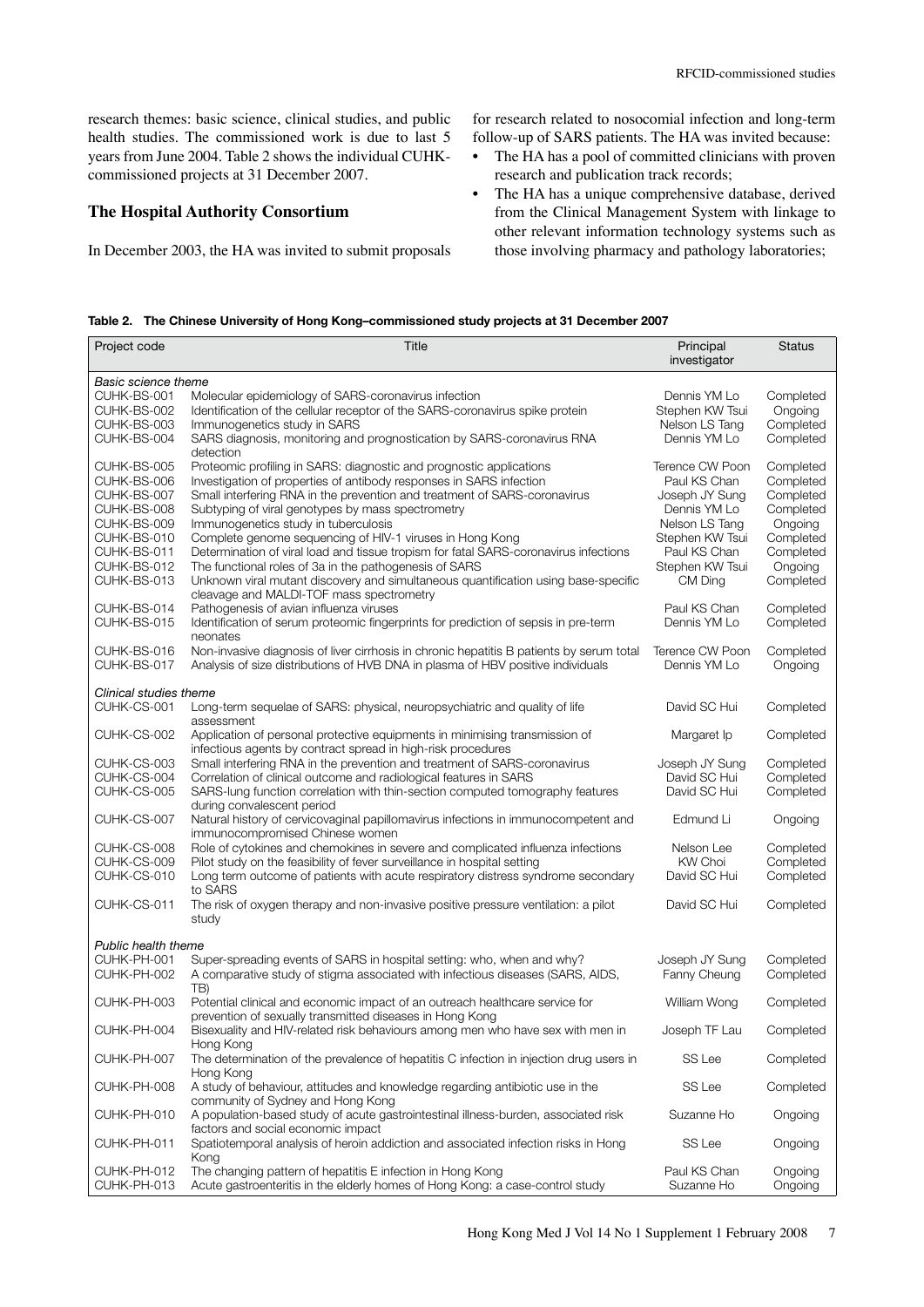|  | Table 3. Commissioned projects conducted by the Hospital Authority Consortium |
|--|-------------------------------------------------------------------------------|
|--|-------------------------------------------------------------------------------|

| Project No.        | Title                                                                                                                                                                    | Principal investigator /<br>institution                     | <b>Status</b> |
|--------------------|--------------------------------------------------------------------------------------------------------------------------------------------------------------------------|-------------------------------------------------------------|---------------|
| Clinical studies   |                                                                                                                                                                          |                                                             |               |
| <b>HA-CS-001</b>   | Data cleaning, maintenance and analysis of the HA SARS Collaborative Groups<br>(HASCOG) Database                                                                         | Edwina Shung / Hospital<br>Authority Head Office            | Completed     |
| <b>HA-CS-002a</b>  | Use of magnetic resonance imaging for screening for avascular necrosis post-<br><b>SARS</b>                                                                              | Ernest MK Yuen / Tuen<br>Mun Hospital                       | Completed     |
| <b>HA-CS-002b</b>  | Use of magnetic resonance imaging to screen for avascular necrosis post-<br>SARS: the effects of corticosteroids on avascular necrosis of bones                          | Yok Lam Kwong / Queen<br>Mary Hospital                      | Completed     |
| <b>HA-CS-002c</b>  | Use of magnetic resonance imaging for screening for avascular necrosis post-<br>SARS: MRI screening for avascular necrosis in atypical pneumonia                         | Gregory E Antonio /<br>Prince of Wales Hospital             | Completed     |
| <b>HA-CS-003</b>   | Preparation for a multi-centre, double-blinded, randomised, placebo-controlled<br>trial on the efficacy of lopinavir / ritonavir plus ribavirin in the treatment of SARS | Wai Cho Yu / Princess<br>Margaret Hospital                  | Completed     |
| Nosocomial studies |                                                                                                                                                                          |                                                             |               |
| <b>HA-NS-001</b>   | Source profiling of biohazardous aerosols in hospitals                                                                                                                   | Ming Fang / University of<br>Science and Technology         | Completed     |
| <b>HA-NS-002</b>   | Understanding droplets due to nebuliser and respiratory activities                                                                                                       | Yuguo Li / University of<br>Hong Kong                       | Completed     |
| <b>HA-NS-003</b>   | Evaluating factors that affect ventilation effectiveness in SARS wards                                                                                                   | Yuguo Li / University of<br>Hong Kong                       | Completed     |
| <b>HA-NS-004</b>   | Controlling infectious bioaerosols at source by novel local exhaust ventilation<br>devices                                                                               | Joseph KC Kwan /<br>University of Science and<br>Technology | Completed     |
| <b>HA-NS-005</b>   | An evaluation of nursing practice models in the context of SARS: a clinical trial                                                                                        | E Angela Chan / Hong<br>Kong Polytechnic<br>University      | Completed     |

 Research Group on SARS, to facilitate collaborative research and cross-fertilisation of ideas with partners including the Hong Kong Polytechnic University, the Hong Kong University of Science and Technology, and • TheHAhasanestablished forum,calledtheCollaborative the HKU.

 proposals. These were broadly divided into clinical studies and nosocomial studies. The Bureau convened an independent Assessment Panel comprising leading local health professionals. After external peer review and assessment, eight proposals worth \$8.2 million were approved. A project manager based in the HA and supported by the Fund coordinated all projects. In January 2004, the HA submitted 16 detailed research

 Head Office coordinated the participation of relevant public hospitals. All projects received ethical approval prior to commencement from the relevant institutional review board of academic institutions and the appropriate HA cluster. Progress was monitored by the FHB's Research Office. The approved projects are detailed in Table 3. The HA

 the individual studies and submitted a proposal on how the findings could be implemented within the context of its operations and function. The final reports and implementation proposal were reviewed by the Assessment Panel and comments and suggestions fedback to the HA for their consideration. Further studies may be conducted with the mutual consent of HA and the FHB. Table 3 shows the Upon completion, the HA reviewed the results of individual HA-commissioned projects.

# **Centre for Health Protection**

 The Research Council administering the RFCID earmarked \$30 million to the CHP of the Department of Health to conduct research, in collaboration with local, Pearl River Delta Region and overseas institutions, to address important topics on the prevention and control of communicable diseases. In January 2005, the CHP was invited to undertake a portfolio of research on the following:

- • Cost-effectiveness of primary prevention of infections covered (or potentially covered) by the immunisation programme (cost-effectiveness theme);
- • Surveillance, epidemiology and public health control of infections with a regional/cross-border significance (public health theme); and
- Prevention of spread of health care–associated infections in community settings (nosocomial theme).

The CHP were invited to participate because of the following reasons:-

- (1) The central role of the CHPin enhancing existing disease control and addressing new threats and its commitment to applied research;
- (2) The use of a Board of Scientific Advisors and Scientific Committees to advise and coordinate activity on varying aspects of infectious diseases;
- (3) The existence of the Public Health Services Branch to undertake surveillance, treatment, health education, public health management and regional/international liaison; and
- (4) CHP's connections with regional and international health authorities and agencies.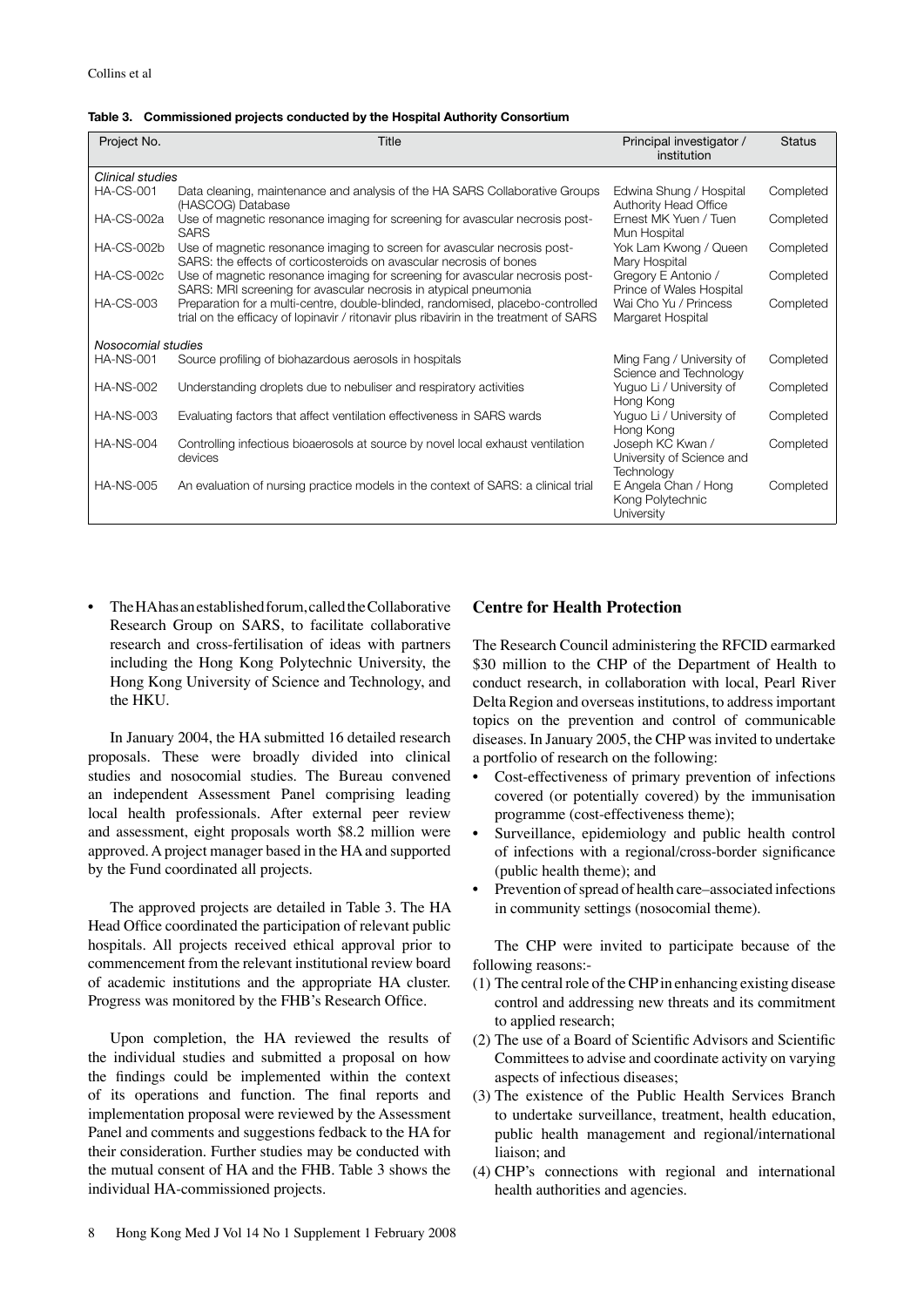|  | Table 4. Centre for Health Protection-commissioned projects at 31 December 2007 |
|--|---------------------------------------------------------------------------------|
|--|---------------------------------------------------------------------------------|

| Project No.              | Title                                                                                                                                                                           | Principal investigator /<br>institution                  | <b>Status</b> |  |  |
|--------------------------|---------------------------------------------------------------------------------------------------------------------------------------------------------------------------------|----------------------------------------------------------|---------------|--|--|
| Cost-effectiveness theme |                                                                                                                                                                                 |                                                          |               |  |  |
| CHP-CE-02                | Economic analysis of <i>Haemophilus influenzae</i> b, chickenpox, pneumococcal,<br>hepatitis A and combination vaccines in the Childhood Immunisation Programme<br>in Hong Kong | SM McGhee / University<br>of Hong Kong                   | Ongoing       |  |  |
| CHP-CE-03                | Effectiveness of vaccinating children in reducing influenza among household<br>contacts: a community-based, randomised, placebo-controlled trial                                | GM Leung / University of<br>Hong Kong                    | Ongoing       |  |  |
| CHP-CE-04                | Economic evaluation of routine childhood influenza vaccine in Hong Kong                                                                                                         | Edmund AS Nelson /<br>Chinese University of<br>Hong Kong | Ongoing       |  |  |
| CHP-CE-05                | Modelling the potential impact of HPV vaccination on Hong Kong's cervical<br>cancer burden                                                                                      | GM Leung / University of<br>Hong Kong                    | Ongoing       |  |  |
|                          | Public health theme                                                                                                                                                             |                                                          |               |  |  |
| CHP-PH-01                | Improving HIV surveillance in Hong Kong through molecular characterisation with<br>a regional perspective                                                                       | Wilina WL Lim / Centre<br>for Health Protection          | Ongoing       |  |  |
| CHP-PH-02                | Evaluation of the T.Spot-TB test in the targeted screening of close contacts of<br>smear-positive tuberculosis patients                                                         | CC Leung / Shau Kei<br>Wan Jockey Club Clinic            | Ongoing       |  |  |
| CHP-PH-04                | Comparison of T.Spot-TB and QuantiFERON-TB Gold test with tuberculin test in<br>the targeted screening of HIV-infected subjects in Hong Kong                                    | CC Leung / Shau Kei<br>Wan Jockey Club Clinic            | Ongoing       |  |  |



**Fig. Research areas of individual projects commissioned by the Food and Health Bureau** 

\* Includes studies on non-SARS coronaviruses, infuenza-like illness, rhinovirus, bocavirus, etc

† HIV denotes human immunodefciency virus, STI sexually transmitted infections, and HPV human papillomavirus

‡ Pathogens causing diseases outside these categories (eg gastroenteritis, methicillin-resistant *Staphylococcus aureus*, *Proteus* spp,

*Enterobacter* spp, etc)

submitted. Further proposals will be submitted at regular intervals thereafter. After thorough peer review by a panel of independent external referees, four projects worth \$5.1 commissioned projects at 31 December 2007. million were approved and commenced in December 2005. Subsequently, three projects worth \$9.27 million were **Distribution of projects** approved and are due to commence in 2008. It should be noted that the CHP is not primarily a research organisation and that the majority of research proposals submitted are collaborations with academic institutions and public intervals thereafter. After thorough peer review by a panel proposed projects. Table 4 shows the individual CHP-are collaborations with academic institutions and public research aims of the Hong Kong SAR Government. As

 In April 2005, the first batch of proposals was health organisations, with sufficient research capacity submitted. Further proposals will be submitted at regular and capability to ensure the successful completion of the commissioned projects at 31 December 2007.

noted that the CHP is not primarily a research organisation As at 31 December 2007, the four commissioned studies and that the majority of research proposals submitted comprised 91 separate projects reflecting the specific